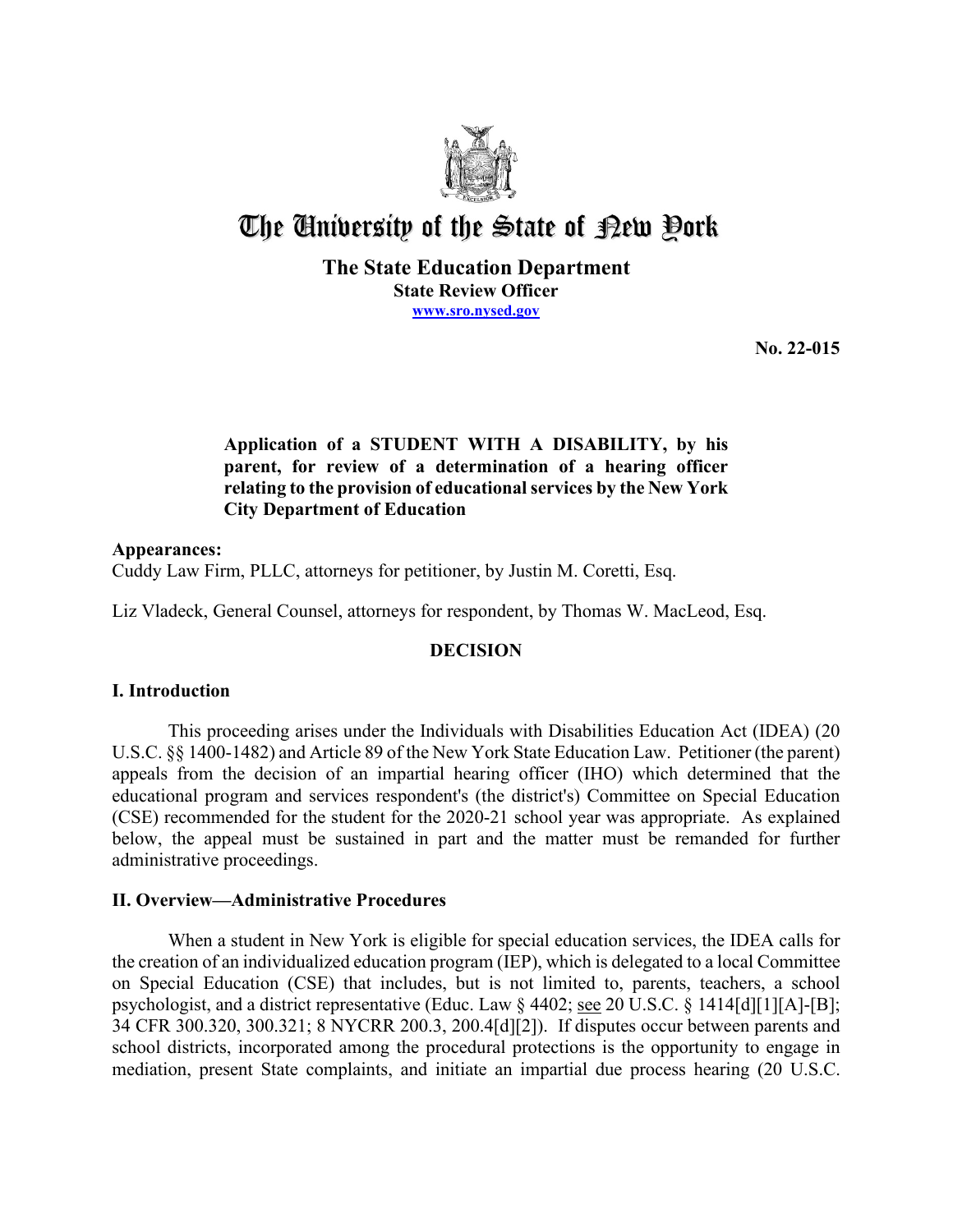§§ 1221e-3, 1415[e]-[f]; Educ. Law § 4404[1]; 34 CFR 300.151-300.152, 300.506, 300.511; 8 NYCRR 200.5[h]-[*l*]).

 disputed matters between parents and school districts regarding "any matter relating to the 300.507[a][1]). First, after an opportunity to engage in a resolution process, the parties appear at NYCRR 200.5[j]). An IHO typically conducts a trial-type hearing regarding the matters in dispute process (34 CFR 300.510[b][2], [c], 300.515[a]; 8 NYCRR 200.5[j][5]). A party may seek a IHO is binding upon both parties unless appealed (Educ. Law § 4404[1]). New York State has implemented a two-tiered system of administrative review to address identification, evaluation or educational placement of a student with a disability, or a student suspected of having a disability, or the provision of a free appropriate public education to such student" (8 NYCRR 200.5[i][1]; see 20 U.S.C. § 1415[b][6]-[7]; 34 CFR 300.503[a][1]-[2], an impartial hearing conducted at the local level before an IHO (Educ. Law § 4404[1][a]; 8 in which the parties have the right to be accompanied and advised by counsel and certain other individuals with special knowledge or training; present evidence and confront, cross-examine, and compel the attendance of witnesses; prohibit the introduction of any evidence at the hearing that has not been disclosed five business days before the hearing; and obtain a verbatim record of the proceeding (20 U.S.C. § 1415[f][2][A], [h][1]-[3]; 34 CFR 300.512[a][1]-[4]; 8 NYCRR 200.5[j][3][v], [vii], [xii]). The IHO must render and transmit a final written decision in the matter to the parties not later than 45 days after the expiration period or adjusted period for the resolution specific extension of time of the 45-day timeline, which the IHO may grant in accordance with State and federal regulations (34 CFR 300.515[c]; 8 NYCRR 200.5[j][5]). The decision of the

Officer (SRO) (Educ. Law § 4404[2]; <u>see</u> 20 U.S.C. § 1415[g][1]; 34 CFR 300.514[b][1]; 8 NYCRR 200.5[k]). The appealing party or parties must identify the findings, conclusions, and 300.514[b][2]; 8 NYCRR 279.12[a]). The SRO must ensure that a final decision is reached in the review and that a copy of the decision is mailed to each of the parties not later than 30 days after A party aggrieved by the decision of an IHO may subsequently appeal to a State Review orders of the IHO with which they disagree and indicate the relief that they would like the SRO to grant (8 NYCRR 279.4[a]). The opposing party is entitled to respond to an appeal or cross-appeal in an answer (8 NYCRR 279.5). The SRO conducts an impartial review of the IHO's findings, conclusions, and decision and is required to examine the entire hearing record; ensure that the procedures at the hearing were consistent with the requirements of due process; seek additional evidence if necessary; and render an independent decision based upon the hearing record (34 CFR the receipt of a request for a review, except that a party may seek a specific extension of time of the 30-day timeline, which the SRO may grant in accordance with State and federal regulations (34 CFR 300.515[b], [c]; 8 NYCRR 200.5[k][2]).

### **III. Facts and Procedural History**

for ninth grade during the 2019-20 school year (see Tr. pp. 56-59; see generally Dist. Ex. 5). For As relevant to this appeal, the student began attending a charter school within the district the 2019-20 school year, the student's special education programing—as recommended in his October 2019 IEP—consisted of integrated co-teaching (ICT) services for instruction in English language arts (ELA), mathematics, social studies, and science; three 40-minute sessions per month of counseling services in a group; one 40-minute session per month of individual counseling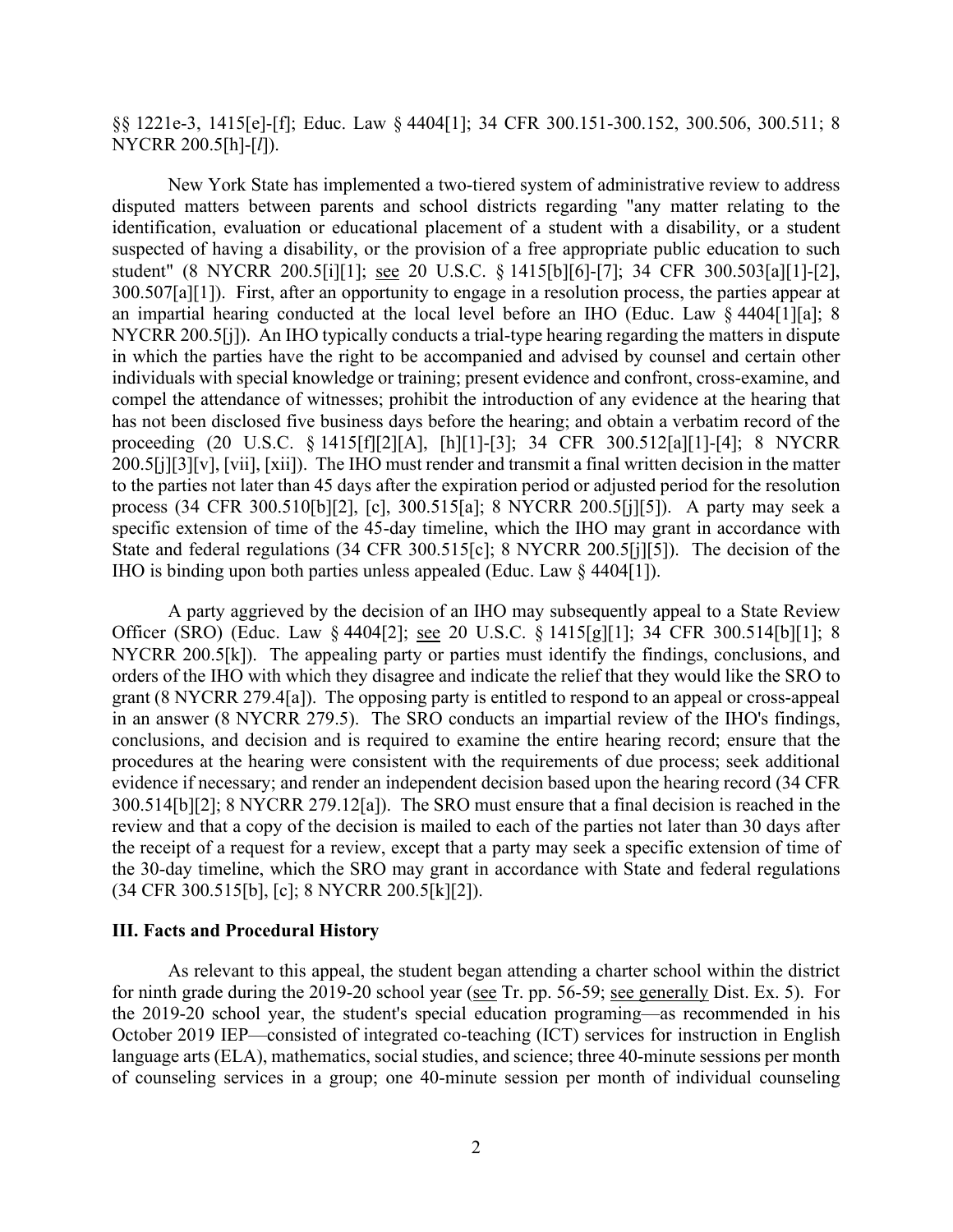services; testing accommodations; and special transportation (see Parent Ex. B at pp. 1, 11-12,  $14$ ).<sup>1</sup>

statewide closure of school buildings (see Tr. pp. 58-59, 74). At the impartial hearing, the special education department head from the charter school testified that remote instruction consisted of remainder of the school day, the students participated in "asynchronous work time" to check in with teachers and to receive counseling or other services (see Tr. pp. 56-59, 69-71). During the 2019-20 school year, the student's charter school transitioned to full-time, remote instruction beginning in or around mid-March 2020 due to the Covid-19 pandemic and the "half an hour of live instruction per day per class," from 10:00 a.m. to 10:30 a.m., and for the

develop an IEP for the 2020-21 school year (see Dist. Ex. 1 at pp. 1, 29). Finding that the student minute session per week of individual counseling services  $(id.$  at pp. 1, [2](#page-2-1)4).<sup>2</sup> As supplementary recommended an academic support group (id. at p. 24). The September 2020 CSE also created recommended testing accommodations and special transportation (id. at pp. 13-23, 26-29). On September 15, 2020, a CSE convened to conduct the student's annual review and to remained eligible for special education as a student with autism, the September 2020 CSE recommended the following: ICT services for instruction in ELA, mathematics, social studies, and science; one 40-minute session per week of counseling services in a group of three; and one 40 aids and services, program modifications, and accommodations, the September 2020 CSE annual goals, measurable postsecondary goals, and a coordinated set of transition activities, and

via full-time, remote instruction in the same format as implemented beginning in March 2020 (see For the 2020-21 school year, the student continued to attend the charter school, and due to the ongoing public health and safety concerns related to the Covid-19 pandemic, he participated Tr. pp. 58-59, 80).<sup>3</sup>

### **A. Due Process Complaint Notice**

for the 2019-20 and 2020-21 school years (see Parent Ex. A at p. 1). More specifically, the parent skills and assistive technology (id. at p. 3). The parent also asserted that the district failed to By due process complaint notice dated March 9, 2021, and as relevant to this appeal, the parent alleged that the district failed to offer the student a free appropriate public education (FAPE) asserted that the district failed to appropriately evaluate the student in the areas of adaptive living recommend an appropriate program, noting that despite the student's "ongoing poor academic performance," the district "continually placed" the student in an ICT setting (id. at p. 4). In addition, the parent alleged that the district failed to recommend the mandated services for students with autism pursuant to State regulation, and the district failed to recommend a program that

<span id="page-2-0"></span> $1$  According to the October 2019 IEP, a vocational assessment interview had been administered to the student (see Parent Ex. B at p. 2).

<span id="page-2-1"></span> $2$  The student's eligibility for special education and related services as a student with autism is not in dispute (see 34 CFR 300.8[c][1]; 8 NYCRR 200.1[zz][1]).

<span id="page-2-2"></span>resumed in-person instruction on September 9, 2021 (see Tr. p. 80). <sup>3</sup> At the impartial hearing, the special education department head from the charter school testified that the student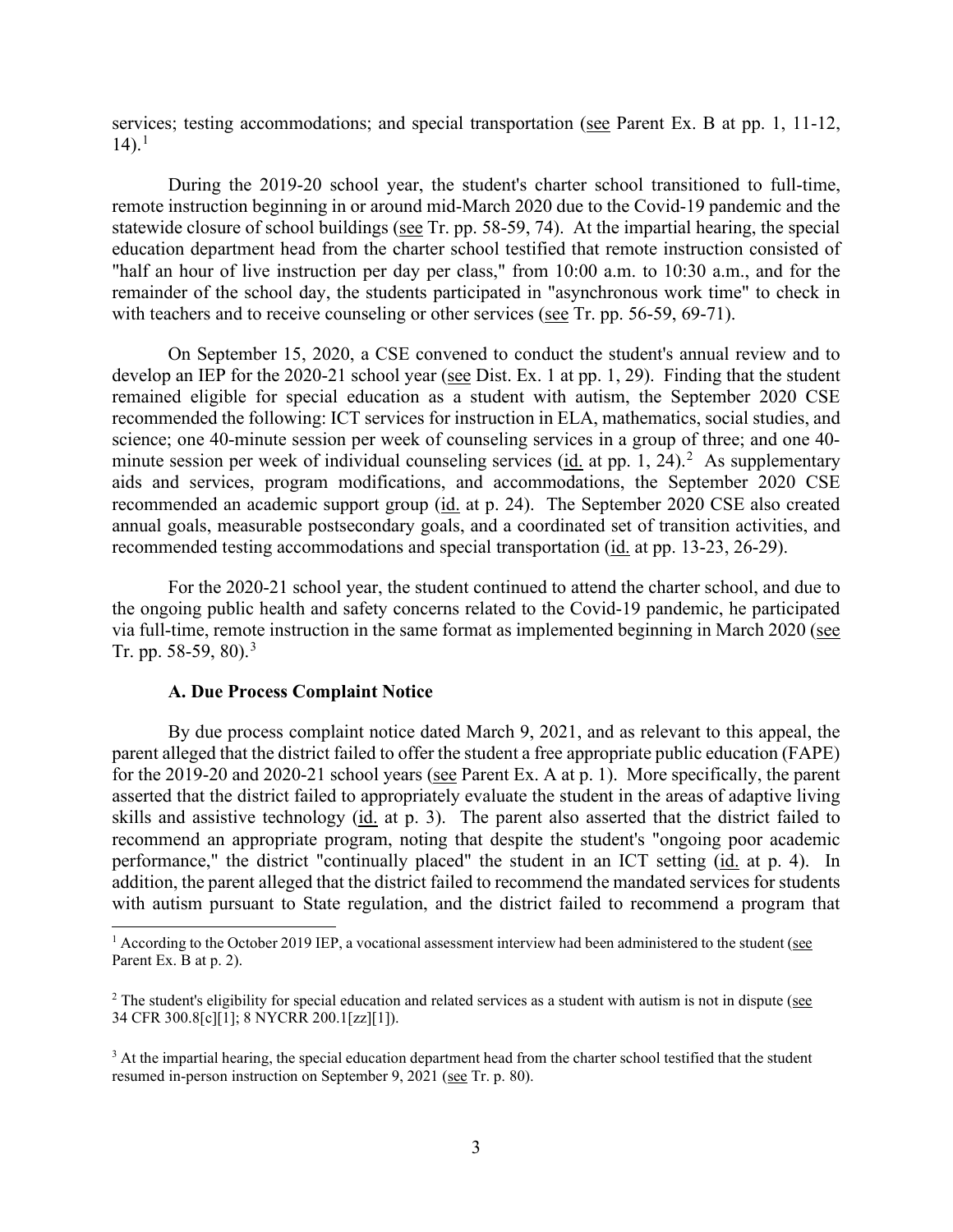develop an appropriate transition plan or postsecondary goals, and the student's September 2020 because, to date, he had not received a copy of the IEP (id.). Next, the parent asserted that the with copies of the student's progress reports (*id.* at pp. 5-6). enabled the student to make progress (id.). Next, the parent alleged that the district failed to IEP failed to include appropriate transition goals (id. a tp. 5). The parent also noted that he could not determine whether the annual goals in the September 2020 IEP were appropriate for the student district failed to fully implement the student's counseling services and failed to provide the parent

 As relief for the alleged violations, the parent requested an order directing the district to: provide the parent with copies of the student's progress reports; conduct evaluations in the areas additional relief" that was appropriate to ensure that the student continued to receive a FAPE for the remainder of the  $2020-21$  school year ( $\underline{\text{id}}$  at p. 7). of adaptive living skills and assistive technology, as well as a vocational assessment; provide home-based, "make-up counseling services" for those services not provided to the student; provide compensatory educational services for the failure to offer the student a FAPE; and defer the student's case to the Central Based Support Team (CBST) for placement in nonpublic school (Parent Ex. A at p. 6). Additionally, the parent requested an award of "any different and/or

#### **B. Impartial Hearing Officer Decision**

 to offer the student a FAPE for approximately five months during the 2019-20 school year, and functional behavioral assessment (FBA) by a Board Certified Behavior Analyst (BCBA) that plan (BIP) for the student (see IHO Decision at pp. 4-6, 7-8). On July 6, 2021, an IHO was appointed to the case (see IHO Decision at p. 1). Thereafter, the IHO conducted "status conference[s]" over the course of four impartial hearing dates in July, August, and September 2021, to allow the parties an opportunity to settle the matter (see Tr. pp. 1-40). Unable to resolve the matter, on October 14, 2021 the parties proceeded to an impartial hearing on the merits of the case, which concluded on November 2, 2021 after two days of hearings (see Tr. pp. 41-281). In a decision dated January 13, 2022, the IHO found that the district failed ordered the district to provide the student with 300 hours of compensatory educational services (provided by Huntington Learning Center [HLC] at a rate of \$97.00 per hour) and to conduct a included an adaptive living skills assessment, and if necessary, to develop a behavioral intervention

 6). In addition, the IHO noted that he found no "issues with procedure of implementation" related to the 2020-21 school year that "warrant[ed] a finding of a denial of [a] FAPE" (id.). Next, the student was receiving during the period of remote learning" (*id.*). However, as a concern to "all ha[d] trickled in ha[d] stated that remote education plans in their relationship to an offer of FAPE With respect to the 2020-21 school year, the IHO found that, consistent with the "makings of a sufficient IEP," the September 2020 IEP included a statement describing the student's present levels of performance, established annual goals designed to meet the student's needs and enabled him to make progress, and provided for the use of special education services (IHO Decision at p. IHO determined that the parent had not "indicate[d] his concerns with the quality of education the parents and educators during the public health crisis," the IHO noted that the "limited law that d[id] suffice" (id., citing J.T. v. DeBlasio, 2020 WL 6748484 [S.D.N.Y. Nov. 13, 2020] and Hernandez v. Grisham, 2020 WL 7481741 [D.N.M. Dec. 19, 2020]). As a result, the IHO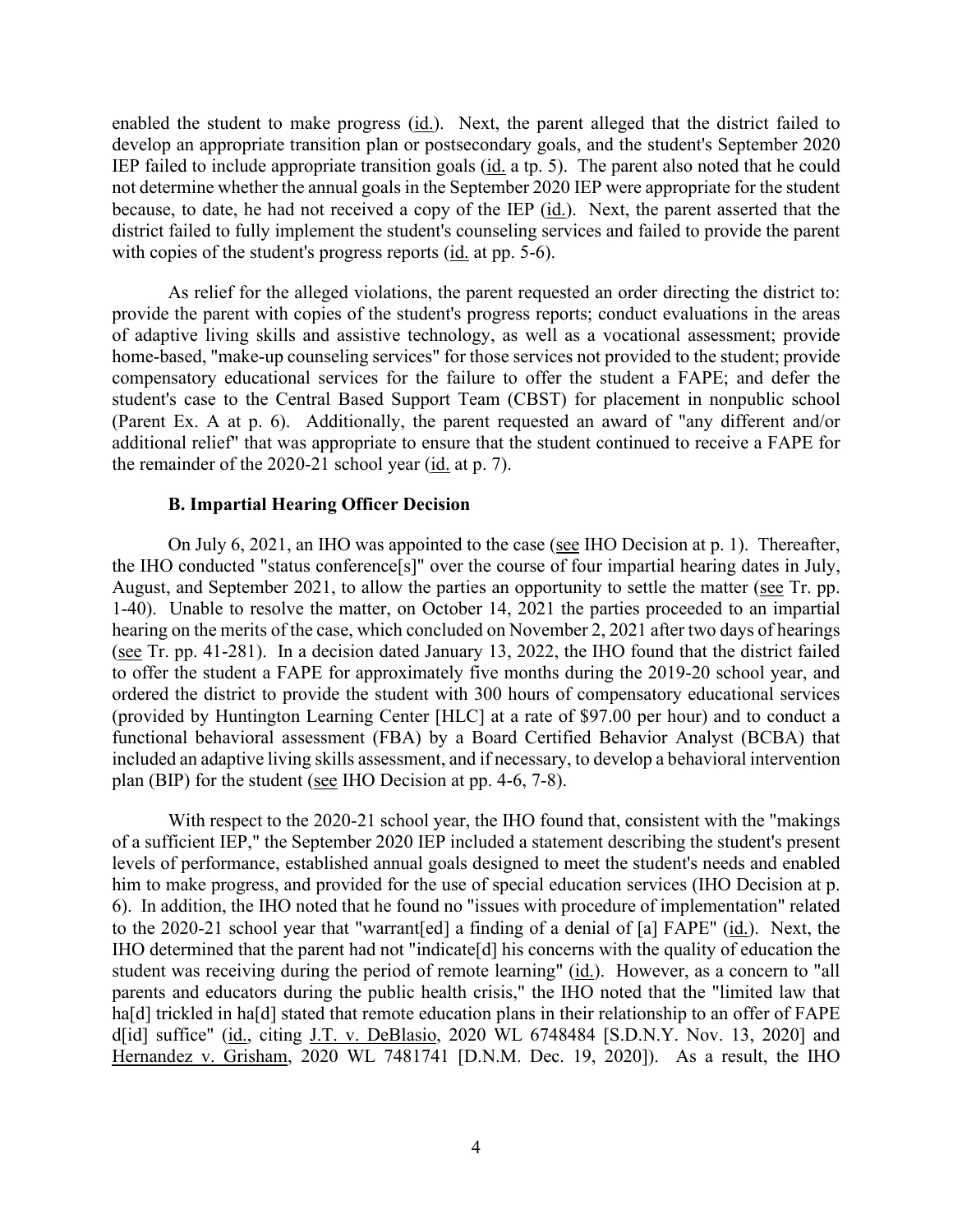concluded that the district appeared to "make ample efforts to comport with the requirements of the IEP" (IHO Decision at pp. 6-7).

testimonial evidence "indicat[ed] other areas of improvement" (*id.*). In light of the evidence, the student a FAPE for the 2020-21 school year (*id.*). Consequently, the IHO denied the parent's make-up counseling services (*id.* at pp. 6-7). Next, the IHO found that the evidence reflected that the student began showing a "marked improvement towards the beginning of February 2020 which followed into the beginning of the following year" (IHO Decision at p. 7). In addition, the IHO pointed to improvements reflected in the student's testing results obtained in 2021, which were "well above average," and that IHO concluded that the "limited data offered," together with the "legally sufficient IEP," demonstrated that the student was "actually making progress" and that the district offered the requests to order the district to defer the student's case to the CBST and to provide the student with

#### **IV. Appeal for State-Level Review**

 erred by finding that the district offered the student a FAPE for the 2020-21 school year. The parent contends that the hearing record contains evidence demonstrating that, contrary to the IHO's determination, the student did not make progress during the 2020-21 school year. The parent also which was predicated on the IHO's erroneous finding that the district offered the student a FAPE for the 2020-21 school year. Next, the parent asserts that the IHO erred by denying his request to services as make-up services, which were also predicated on the IHO's erroneous finding that the district offered the student a FAPE for the 2020-21 school year. As relief, the parent seeks to The parent appeals from an adverse portion of the IHO's decision, arguing that the IHO argues that the IHO erred by denying, in part, his request for compensatory educational services, defer the student's case to the CBST and failing to award 80 40-minute sessions of counseling reverse the IHO's finding that the district offered the student a FAPE for the 2020-21 school year, and to order the district to provide the student with an additional 105 hours of compensatory educational services (provided by HLC), to provide the student with make-up counseling services (80 40-minute sessions), and to defer the student's case to the CBST.

decision in its entirety.<sup>4</sup> Initially, the district notes that the September 2020 IEP satisfied both the In an answer, the district responds to the parent's allegations and argues to uphold the IHO's procedural and substantive aspects of the IDEA, and further notes that the CSE incorporated the "findings and some of the recommendations" from the student's March 2020 neuropsychological evaluation into the IEP, but that the CSE was not otherwise required to adopt all of the findings and recommendations from the privately obtained evaluation report. The district indicates that the September 2020 CSE relied on additional evaluative information about the student's "day-to-day performance at school that did not always align very closely with the snapshot impression [of the

<span id="page-4-0"></span> school year, or the IHO's order directing the district to provide the student with 300 hours of compensatory skills component, by a BCBA (see generally Answer). Consequently, the IHO's determination regarding the 4 The district does not appeal the IHO's finding that the district failed to offer the student a FAPE for the 2019-20 educational services (provided by HLC at a rate of \$97.00 per hour) and to conduct an FBA, with an adaptive 2019-20 school year, and the relief awarded thereto, have become final and binding on the parties and, as such, will not be reviewed on appeal (34 CFR 300.514[a]; 8 NYCRR 200.5[j][5][v]; see M.Z. v. New York City Dep't of Educ., 2013 WL 1314992, at \*6-\*7, \*10 [S.D.N.Y. Mar. 21, 2013]).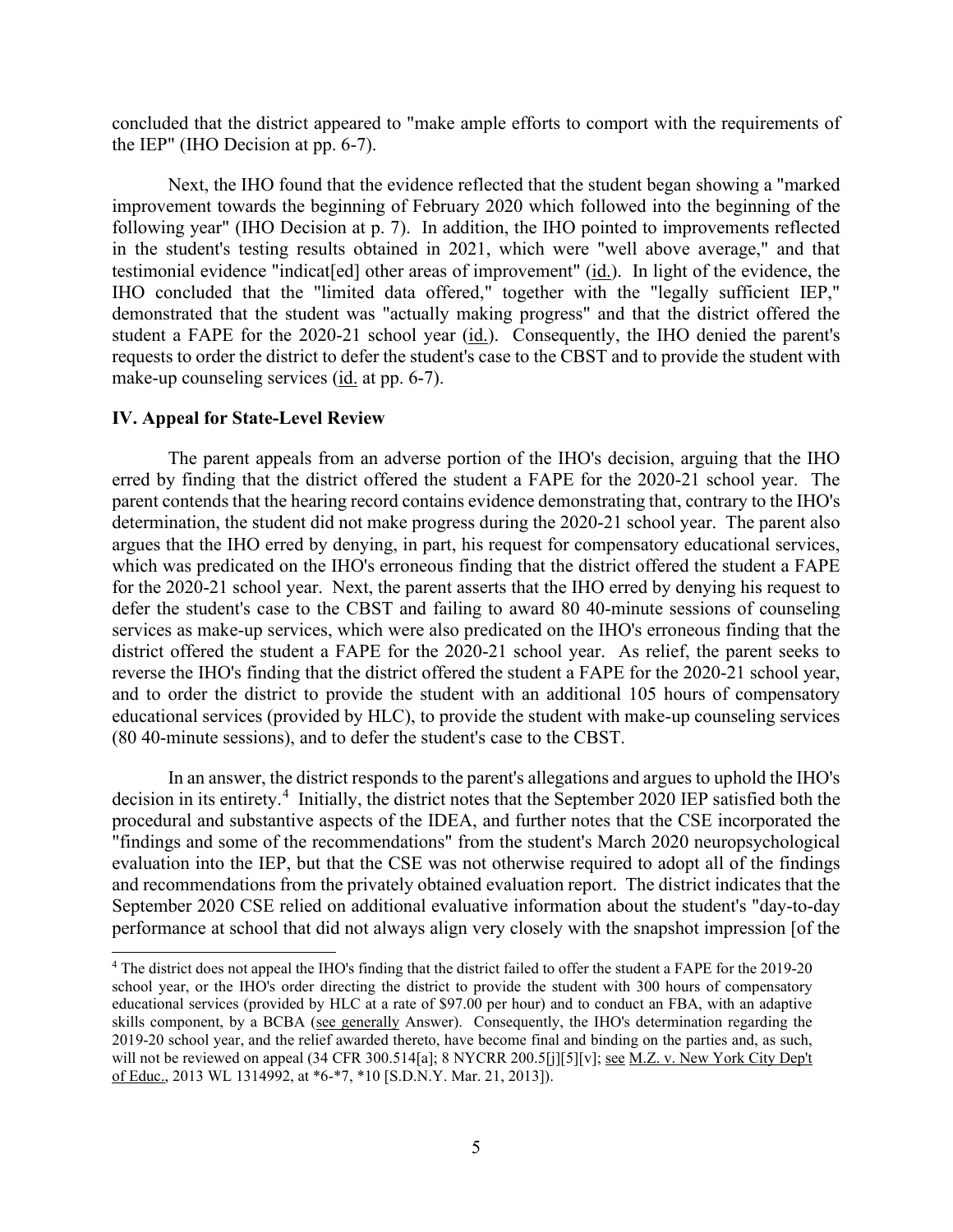student] obtained" through the March 2020 neuropsychological evaluation. The district also level of a denial of a FAPE. As a final point, the district contends that the "only argument the [parent] reasserts in the [request for review] with respect to whether the [district] offered [the hearing record. Relatedly, the district notes that any additional grounds or arguments in the parent's memorandum of law submitted in support of the request for review are not properly raised and must not be considered. Finally, the district asserts that the IHO properly denied the parent's make-up counseling services, because the IHO properly concluded that the district offered the indicates that the September 2020 CSE added services to the student's IEP as a result of its review of the evaluative information presented, and recommended ICT services because the student was making progress. Next, the district points to evidence demonstrating that the September 2020 IEP included a coordinated set of transition activities, measurable and appropriate annual goals, and documented the parent's concerns. With respect to parent counseling and training, the district admits that the September 2020 IEP did not include a recommendation for this service, but notes that the failure to recommend parent counseling and training, standing alone, does not rise to the student] a FAPE for the [20]20-21 [school year wa]s that [the student] purportedly failed to make meaningful academic progress," which, the district argues, is not supported by the evidence in the requests for relief, consisting of additional compensatory education, a deferral to the CBST, and student a FAPE for the 2020-21 school year.

## **V. Applicable Standards**

Two purposes of the IDEA (20 U.S.C. §§ 1400-1482) are (1) to ensure that students with disabilities have available to them a FAPE that emphasizes special education and related services designed to meet their unique needs and prepare them for further education, employment, and independent living; and (2) to ensure that the rights of students with disabilities and parents of such students are protected (20 U.S.C. § 1400[d][1][A]-[B]; see generally Forest Grove Sch. Dist. v. T.A., 557 U.S. 230, 239 [2009]; Bd. of Educ. of Hendrick Hudson Cent. Sch. Dist. v. Rowley, 458 U.S. 176, 206-07 [1982]).

 A FAPE is offered to a student when (a) the board of education complies with the 2014]; <u>R.E. v. New York City Dep't of Educ.</u>, 694 F.3d 167, 189-90 [2d Cir. 2012]; <u>M.H. v. New</u> 458 U.S. at 206; see T.P. v. Mamaroneck Union Free Sch. Dist., 554 F.3d 247, 253 [2d Cir. 2009]). procedural requirements set forth in the IDEA, and (b) the IEP developed by its CSE through the IDEA's procedures is reasonably calculated to enable the student to receive educational benefits (Rowley, 458 U.S. at 206-07; T.M. v. Cornwall Cent. Sch. Dist., 752 F.3d 145, 151, 160 [2d Cir. York City Dep't of Educ., 685 F.3d 217, 245 [2d Cir. 2012]; Cerra v. Pawling Cent. Sch. Dist., 427 F.3d 186, 192 [2d Cir. 2005]). "'[A]dequate compliance with the procedures prescribed would in most cases assure much if not all of what Congress wished in the way of substantive content in an IEP'" (Walczak v. Fla. Union Free Sch. Dist., 142 F.3d 119, 129 [2d Cir. 1998], quoting Rowley, 458 U.S. at 206; <u>see T.P. v. Mamaroneck Union Free Sch. Dist.</u>, 554 F.3d 247, 253 [2d Cir. 2009]).<br>The Supreme Court has indicated that "[t]he IEP must aim to enable the child to make progress.<br>After all, the essential fu advancement" (Endrew F. v. Douglas Cty. Sch. Dist. RE-1, 580 U.S. \_\_, 137 S. Ct. 988, 999 [2017]). While the Second Circuit has emphasized that school districts must comply with the checklist of procedures for developing a student's IEP and indicated that "[m]ultiple procedural violations may cumulatively result in the denial of a FAPE even if the violations considered individually do not" (R.E., 694 F.3d at 190-91), the Court has also explained that not all procedural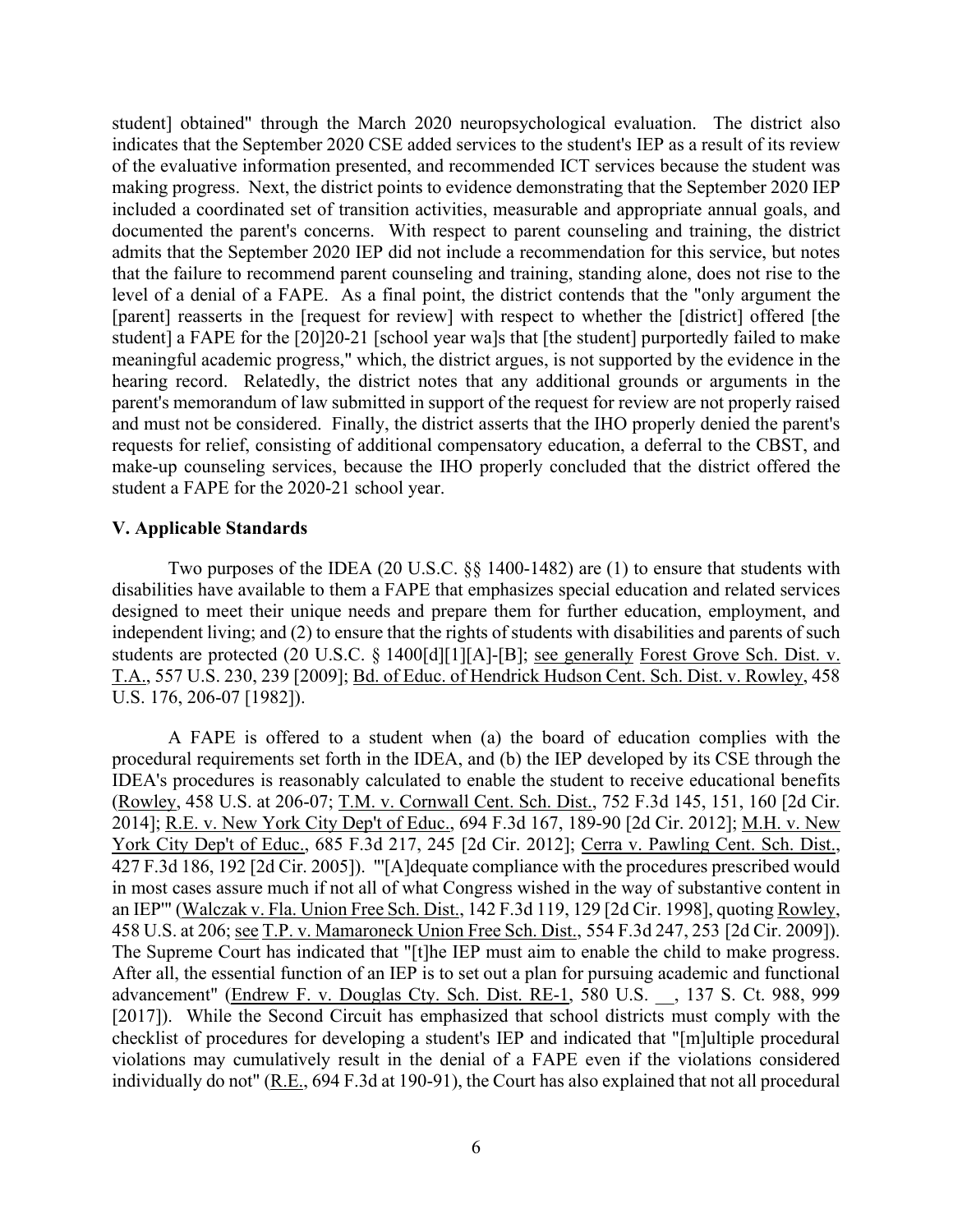errors render an IEP legally inadequate under the IDEA (M.H., 685 F.3d at 245; A.C. v. Bd. of parents' opportunity to participate in the decision-making process regarding the provision of a Educ. of the Chappaqua Cent. Sch. Dist., 553 F.3d 165, 172 [2d Cir. 2009]; Grim v. Rhinebeck Cent. Sch. Dist., 346 F.3d 377, 381 [2d Cir. 2003]). Under the IDEA, if procedural violations are alleged, an administrative officer may find that a student did not receive a FAPE only if the procedural inadequacies (a) impeded the student's right to a FAPE, (b) significantly impeded the FAPE to the student, or (c) caused a deprivation of educational benefits (20 U.S.C. § 1415[f][3][E][ii]; 34 CFR 300.513[a][2]; 8 NYCRR 200.5[j][4][ii]; Winkelman v. Parma City Sch. Dist., 550 U.S. 516, 525-26 [2007]; R.E., 694 F.3d at 190; M.H., 685 F.3d at 245).

based on a determination of whether the student received a FAPE  $(20 \text{ U.S.C.} \S 1415 \text{ [f]} \S \text{ [E]} \text{ [i]}).$  adequacy of a given IEP turns on the unique circumstances of the child for whom it was created" produce progress, not regression,' and . . . affords the student with an opportunity greater than mere omitted]; <u>see T.P.</u>, 554 F.3d at 254; <u>P. v. Newington Bd. of Educ.</u>, 546 F.3d 111, 118-19 [2d Cir. 200.6[a][1]; see Newington, 546 F.3d at 114; Gagliardo v. Arlington Cent. Sch. Dist., 489 F.3d The IDEA directs that, in general, an IHO's decision must be made on substantive grounds A school district offers a FAPE "by providing personalized instruction with sufficient support services to permit the child to benefit educationally from that instruction" (Rowley, 458 U.S. at 203). However, the "IDEA does not itself articulate any specific level of educational benefits that must be provided through an IEP" (Walczak, 142 F.3d at 130; see Rowley, 458 U.S. at 189). "The (Endrew F., 137 S. Ct. at 1001). The statute ensures an "appropriate" education, "not one that provides everything that might be thought desirable by loving parents" (Walczak, 142 F.3d at 132, quoting Tucker v. Bay Shore Union Free Sch. Dist., 873 F.2d 563, 567 [2d Cir. 1989] [citations omitted]; see Grim, 346 F.3d at 379). Additionally, school districts are not required to "maximize" the potential of students with disabilities (Rowley, 458 U.S. at 189, 199; Grim, 346 F.3d at 379; Walczak, 142 F.3d at 132). Nonetheless, a school district must provide "an IEP that is 'likely to 'trivial advancement'" (Cerra, 427 F.3d at 195, quoting Walczak, 142 F.3d at 130 [citations 2008]). The IEP must be "reasonably calculated to provide some 'meaningful' benefit" (Mrs. B. v. Milford Bd. of Educ., 103 F.3d 1114, 1120 [2d Cir. 1997]; see Endrew F., 137 S. Ct. at 1001 [holding that the IDEA "requires an educational program reasonably calculated to enable a child to make progress appropriate in light of the child's circumstances"]; Rowley, 458 U.S. at 192). The student's recommended program must also be provided in the least restrictive environment (LRE) (20 U.S.C. § 1412[a][5][A]; 34 CFR 300.114[a][2][i], 300.116[a][2]; 8 NYCRR 200.1[cc], 105, 108 [2d Cir. 2007]; Walczak, 142 F.3d at 132).

An appropriate educational program begins with an IEP that includes a statement of the student's present levels of academic achievement and functional performance (see 34 CFR 300.320[a][1]; 8 NYCRR 200.4[d][2][i]), establishes annual goals designed to meet the student's needs resulting from the student's disability and enable him or her to make progress in the general education curriculum (see 34 CFR 300.320[a][2][i], [2][i][A]; 8 NYCRR 200.4[d][2][iii]), and provides for the use of appropriate special education services (see 34 CFR 300.320[a][4]; 8 NYCRR 200.4[d][2][v]).<sup>5</sup>

<span id="page-6-0"></span> setting and achieve on grade level, the educational program set forth in the student's IEP "must be appropriately  $<sup>5</sup>$  The Supreme Court has stated that even if it is unreasonable to expect a student to attend a regular education</sup>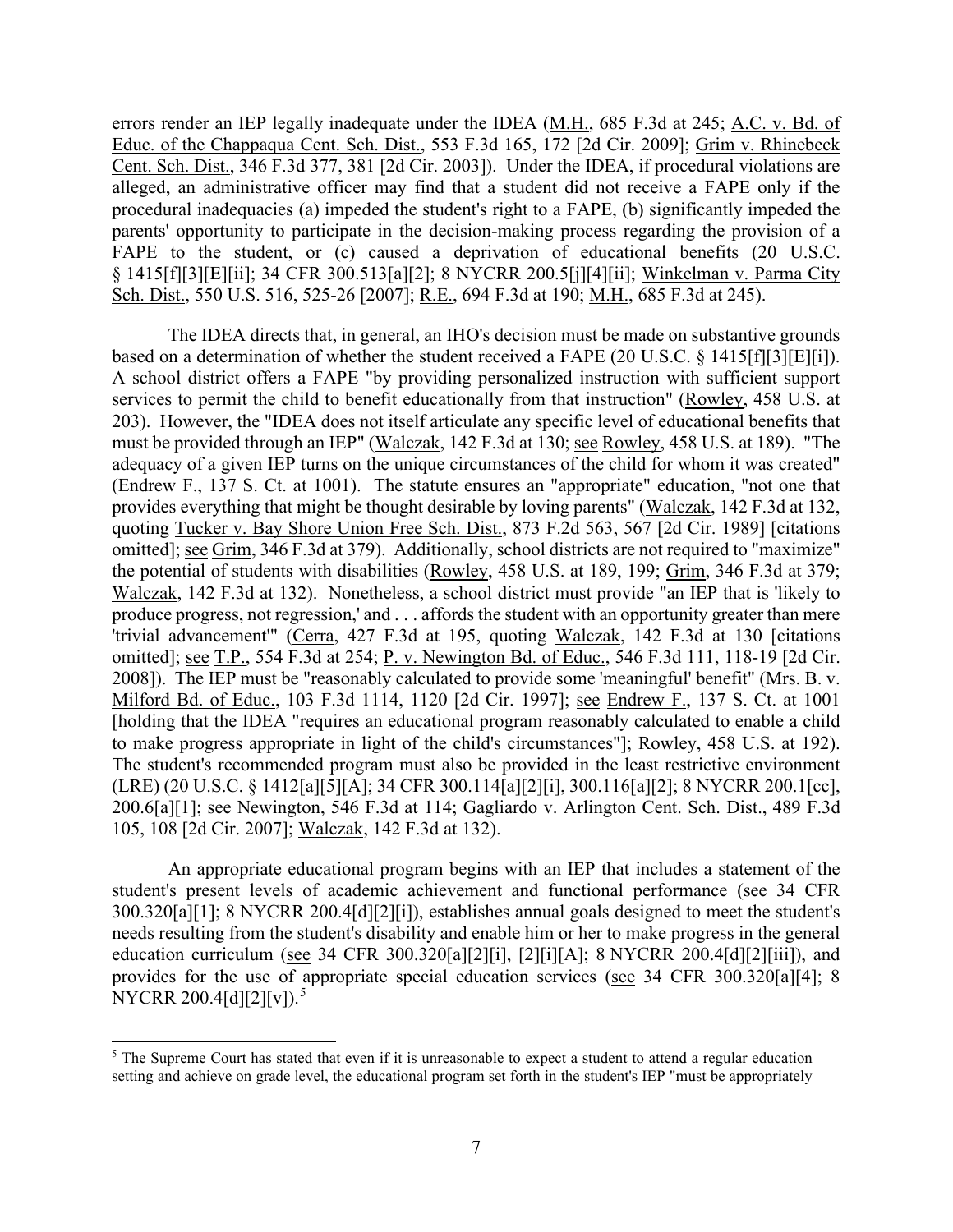the appropriateness of such placement (Educ. Law  $\S$  4404[1][c]; <u>see R.E.</u>, 694 F.3d at 184-85). The burden of proof is on the school district during an impartial hearing, except that a parent seeking tuition reimbursement for a unilateral placement has the burden of proof regarding

#### **VI. Discussion**

Upon review, the IHO's FAPE analysis for the 2020-21 school year, which was based on an application of an erroneous legal standard, constitutes reversible error and must be vacated.

 In the decision, the IHO initially identified two issues to be resolved through the impartial hearing (see IHO Decision at p. 2). Notably, however, the IHO identified the same issue for both "because the [p]ublic [s]chool c[ould not] generate or implement an appropriate IEP or provide the therapeutic environment he require[d] to access the curriculum" (id.). While the parent sought a parent pointed to discrete issues within the March 2021 due process complaint notice upon which to draw the ultimate conclusion regarding whether the district offered the student a FAPE (see and the district failed to recommend a program that enabled the student to make progress (id.). the September 2020 IEP were appropriate for the student because, to date, he had not received a copy of the IEP (id.). Next, the parent asserted that the district failed to fully implement the reports ( $\underline{\text{id}}$  at pp. 5-6). the 2019-20 and 2020-21 school years, namely, whether the district denied the student a FAPE determination regarding whether the district offered the student a FAPE for both school years, the generally Parent Ex. A). For example, and as relevant herein to whether the district offered the student a FAPE for the 2020-21 school year, the parent alleged that the district failed to appropriately evaluate the student in the areas of adaptive living skills and assistive technology (id. at p. 3). The parent also asserted that the district failed to recommend an appropriate program, noting that despite the student's "ongoing poor academic performance," the district "continually placed" the student in an ICT setting (id. at p. 4). In addition, the parent alleged that the district failed to recommend the mandated services for students with autism pursuant to State regulation, Next, the parent alleged that the district failed to develop an appropriate transition plan or postsecondary goals, and the student's September 2020 IEP failed to include appropriate transition goals (id. a tp. 5). The parent also noted that he could not determine whether the annual goals in student's counseling services and failed to provide the parent with copies of the student's progress

write decisions in accordance with appropriate, standard legal practice"]; see generally 20 U.S.C. § 1415[f][3][E]; 8 NYCRR 200.5[j][4]). The IHO's analysis of the parties' claims in this case departed dramatically from this standard. Here, rather than addressing each issue the parent raised An IHO is required to issue detailed findings on the discrete issues identified in a party's due process complaint notice, a process that entails a detailed factual and legal analysis (34 CFR 300.511[c][1][iv] [indicating that an IHO "[m]ust possess the knowledge and ability to render and in the due process complaint notice to determine whether the September 2020 IEP was appropriate and offered the student a FAPE for the 2020-21 school year, the IHO found that evidence of the

ambitious in light of his [or her] circumstances, just as advancement from grade to grade is appropriately ambitious for most children in the regular classroom. The goals may differ, but every child should have the chance to meet challenging objectives" (Endrew F., 137 S. Ct. at 1000).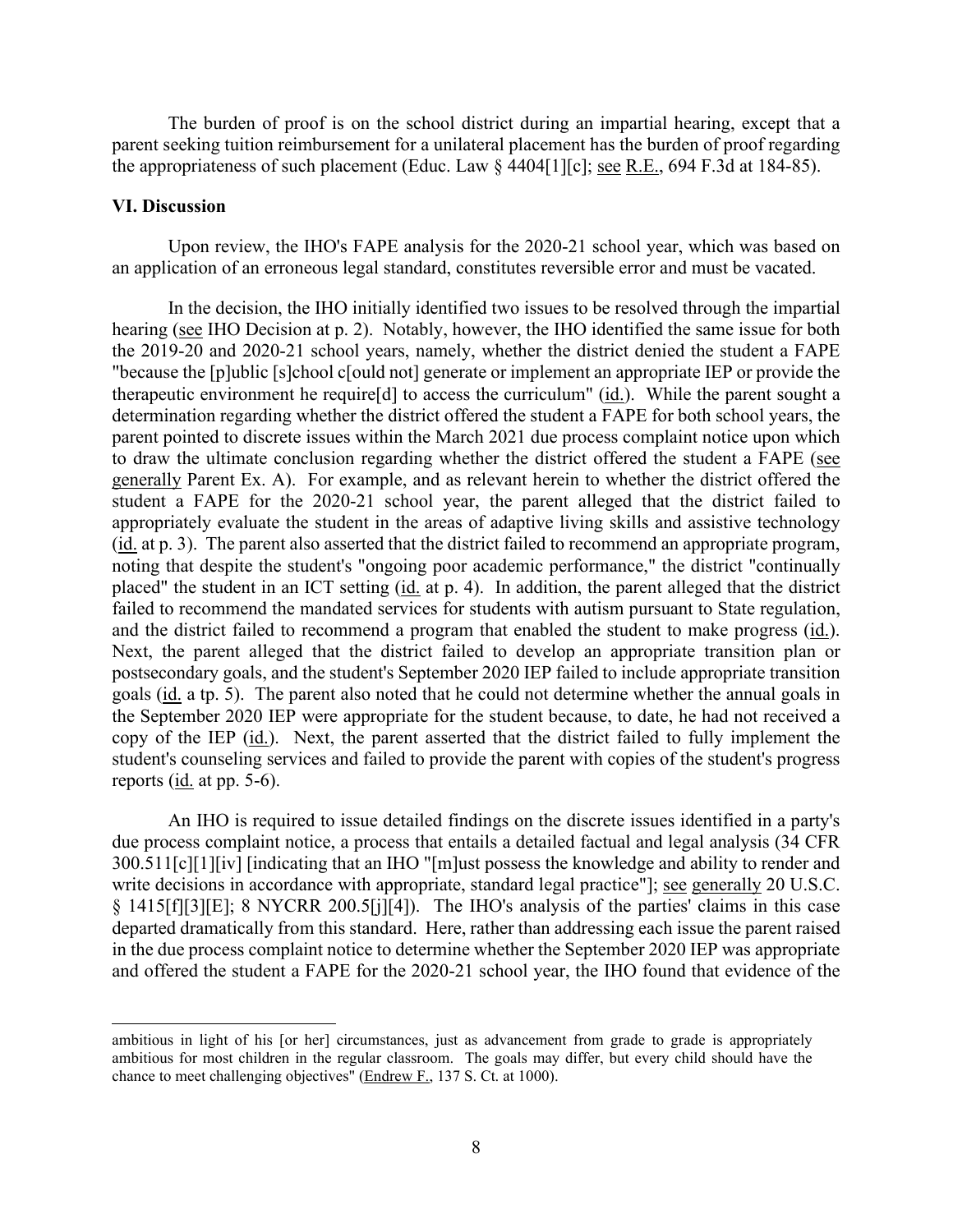student's subsequent progress during that school year led to the conclusion that the district offered the student a FAPE ( $\frac{\text{see}}{\text{H}}$  IHO Decision at pp. 6-7).

 It is well settled that the determination of whether an IEP offers a FAPE must be made by evaluating the IEP "prospectively as of the time of its drafting" (R.E. 694 F.3d at 186). The IHO's approach, which focused solely on whether the student made progress after the development of the considered]).<sup>6</sup> Moreover, the Second Circuit's holding in L.O. v. New York City Department of the same rule applied even when the student "was actually educated at the IEP placement,'" as time the IEP was developed.<sup>7</sup> September 2020 IEP, appears to be results oriented—an approach rejected by the Second Circuit (R.E., 694 F.3d at 184-88 [explaining that, with the exception of amendments made during the resolution period, the adequacy of an IEP must be examined prospectively as of the time of its drafting and that "retrospective testimony" regarding services not listed in the IEP may not be Education, 822 F.3d 95 (2d Cir. 2016), reaffirmed R.E.'s rule that the "'IEP must be evaluated prospectively as of the time of its drafting," and found that, based on the facts presented in L.O., opposed to being unilaterally placed by the parent (L.O., 822 F.3d at 114-15). Accordingly, the analysis of whether an IEP offers a FAPE focuses on the information available to the CSE at the

claims that the IHO did not address  $(8 \text{ NYCRR } 279.10 \text{ [c]}; \text{see}$  Educ. Law  $\S$  4404[2]; F.B. v. New the 2020-21 school year. Upon remand, the IHO may consider whether additional evidence is ruled upon. In addition, should the IHO find that the district failed to offer the student a FAPE for When an IHO has not addressed claims set forth in the due process complaint notice, an SRO may consider whether the case should be remanded to the IHO for a determination of the York City Dep't of Educ., 923 F. Supp. 2d 570, 589 [S.D.N.Y. 2013] [indicating that the SRO may remand matters to the IHO to address claims set forth in the due process complaint notice that were unaddressed by the IHO], citing J.F. v. New York City Dep't of Educ., 2012 WL 5984915, at \*9 n.4 [S.D.N.Y. Nov. 27, 2012]). Accordingly, the parent's claims relating to the September 2020 CSE and IEP, as set forth in the March 2021 due process complaint notice, must be remanded to the IHO to render a determination regarding whether the district offered the student a FAPE for necessary to fully develop the hearing record on each of the discrete issues above that must be the 2020-21 school year and consider additional relief in the form of compensatory educational

<span id="page-8-0"></span> 2015 WL 7288647, at \*18 n.23 [S.D.N.Y. Nov. 17, 2015] [noting that "[i]t is appropriate to rely on evidence 6 However, the Second Circuit has rejected a rigid "four-corners rule" that would prevent consideration of evidence explaining the written terms of the IEP (R.E., 694 F.3d at 186-87; J.D. v. New York City Dep't of Educ., explaining how specific IEP requirements would operate in practice to achieve the IEP's required academic needs, even if it is not appropriate to rely on evidence claiming that a student would receive services above and beyond what the IEP requires on its face"] [emphasis in original]).

<span id="page-8-1"></span> when developing equitable relief. The objective of remedial relief under IDEA is to provide appropriate relief  $7$  If, after conducting a prospective analysis, it is determined that a school district has denied a student a FAPE, the student's subsequent progress or lack thereof under the challenged IEP(s) may be taken into consideration when warranted under the circumstances, not simply to penalize alleged misfeasance of the public agency in any and all situations.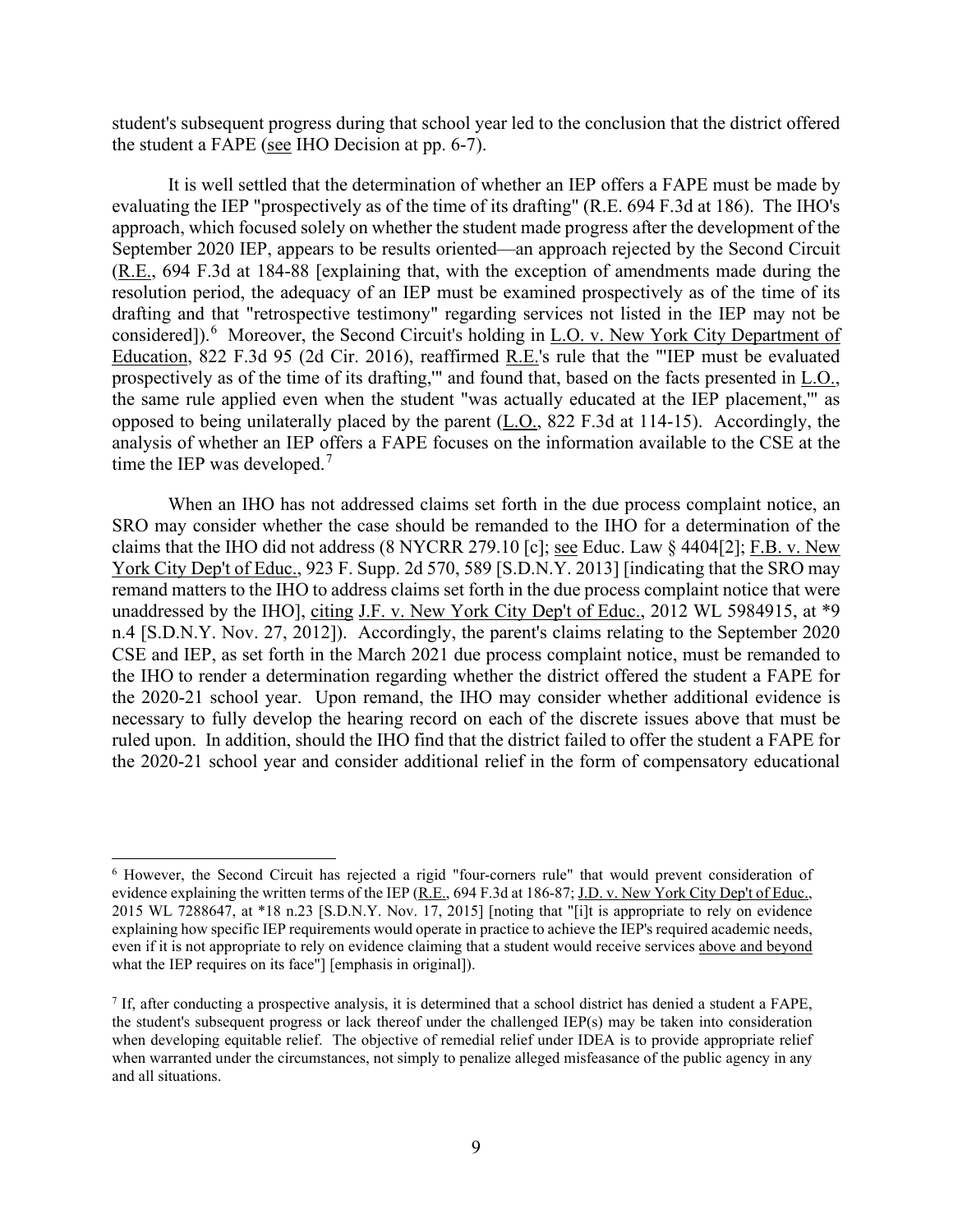services at HLC, the IHO must consider what effect, if any, the student's previous award of tutoring services at HLC may have on any further relief ordered.<sup>[8](#page-9-0)</sup>

 officer's finding "that the directives of IDEA would be best effectuated by ordering an IEP review current school year has been completed and the parent challenges the IEP for the current year]). As a final point, to the extent that the parent continues to seek relief in the form of a prospective placement in a nonpublic school through a deferral to the CBST, such relief is generally disfavored because it has the effect of circumventing the statutory process, pursuant to which the CSE is tasked with reviewing information about the student's progress under current educational programming and periodically assessing the student's needs (see Adams v. Dist. of Columbia, 285 F. Supp. 3d 381, 393, 396-97 [D.D.C. 2018] [noting with approval the hearing and revision, rather than prospective placement in a private school"]; see also Student X v. New York City Dep't of Educ., 2008 WL 4890440, at \*16 [E.D.N.Y. Oct. 30, 2008] [noting that "services found to be appropriate for a student during one school year are not necessarily appropriate for the student during a subsequent school year"]). Moreover, the two school years at issue—2019-20 and 2020-21—have ended, and in accordance with its obligation to review a student's IEP at least annually, the CSE should have already convened to produce an IEP for the 2021-22 school year (see also Eley v. Dist. of Columbia, 2012 WL 3656471, at \*11 [D.D.C. Aug. 24, 2012] [noting that prospective placement is not an appropriate remedy until the IEP for the As such, the more appropriate course is to limit review in this matter to remediation of past harms that have been explored through the development of the underlying hearing record. Accordingly, there is no reason to grant the parent's request for a prospective placement or, more specifically, to order the district to defer the student's case to the CBST.

### **VII. Conclusion**

 whether the district offered the student a FAPE for the 2020-21 school year, the IHO's decision Having determined that the IHO failed to apply the appropriate legal standard to determine therein must be vacated and remanded for further administrative proceedings consistent with this decision.

<span id="page-9-0"></span>HLC (see Tr. pp. 252, 257-58; see generally Parent Ex. F). According to the director, the student initially "started p. 258). When asked to review the "program map" reflected in parent exhibit F, the director explained that it for" (Tr. p. 259). The director further explained that the student's previous program map "t[ook] him through the where that program map left off to where" the student was currently, in 10th grade (Tr. p. 259). According to the <sup>8</sup> At the impartial hearing, the director of educational services (director) from HLC testified that, when the student was last evaluated at HLC within the past two to three months, the student had already been receiving services at at around a 4th grade level with his curriculum," and was then-currently "between a 6th and 7th grade level" (Tr. outlined how HLC planned to "utilize the hours recommended" for the student, which had been derived "a little bit different[ly] because [the student] ha[d] the previous set of hours that he [was] currently receiving tutoring 8th grade level for curriculum," so she "added on the additional hours that [she] felt like he needed to go from director, it was anticipated that the student would reach the "8th grade level" working under the "previous program map," although there was "no guarantees that that would work" (Tr. pp. 259-60). The director was confident that, given the student's progress to date, the previous program map hours would "cover him through the 8th grade level" and the hours set forth in the newly developed program map in parent exhibit F "would pick up where those left off" (Tr. p. 260).